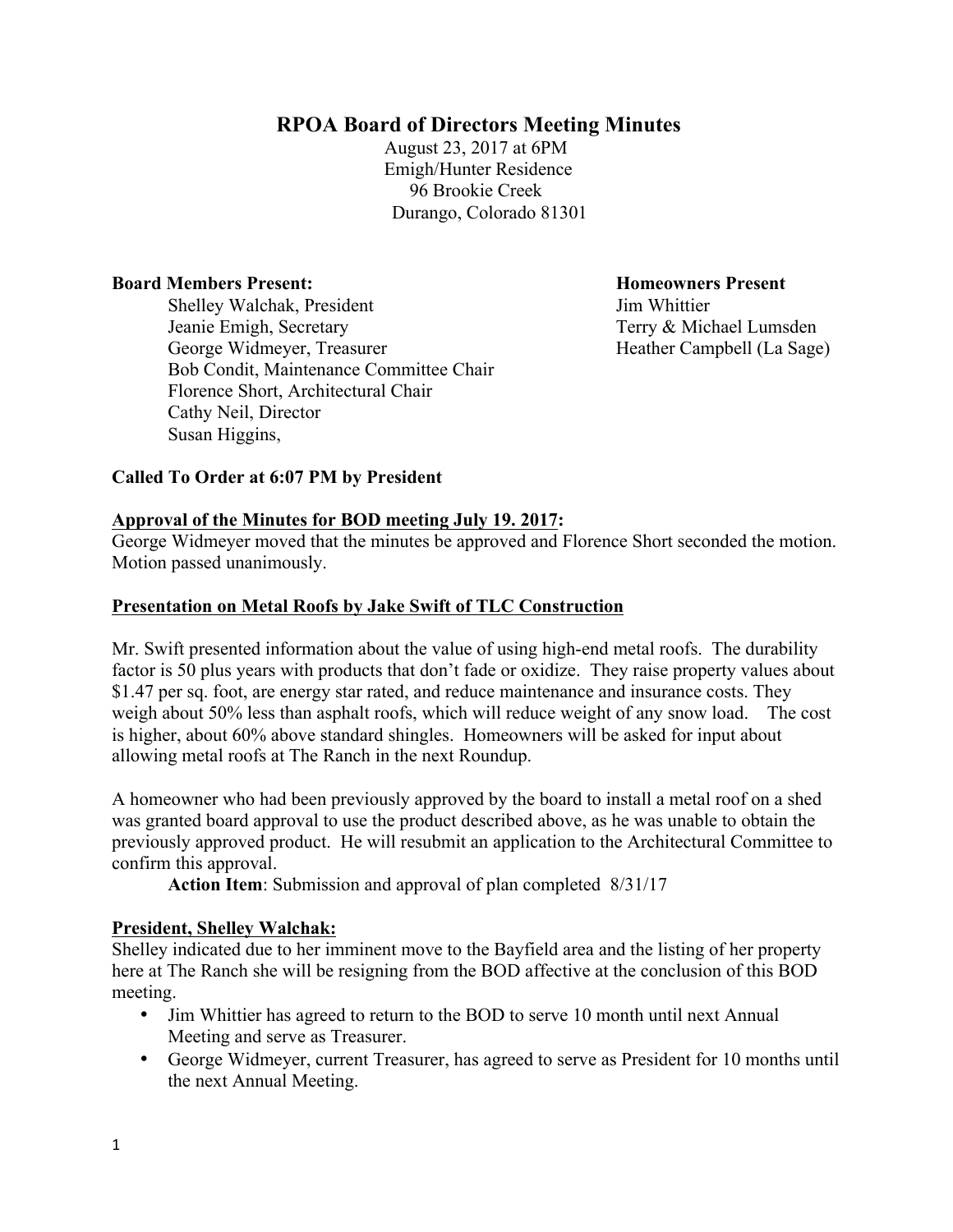**Motion:** Shelley Walchak moved and George Widmeyer seconded that Jim Whittier be appointed to the BOD to serve until 2018 Annual Meeting. Motion carried unanimously

**Motion**: Jeanie Emigh moved and Bob Condit seconded that George Widmeyer be appointed President of the RPOA board and Jim Whittier be appointed Treasurer to serve until 2018 Annual Meeting. Motion carried unanimously.

## **Secretary: Jeanie Emigh**

Myriam Palmer and I have been working on website. We organized documents under Governing Documents and created a sub-heading for Forms. The form requesting approval for Architectural Improvements has been added here and is also still contained in the Architectural Rules section. Board members are asked to look at the Enforcement Policy and compare it to our current Governing Polices and see if we need to continue to include that section. It was developed when the BOD had no documents governing these topics.

## **Treasurer/ Finance George Widmeyer**

Financials from FredrickZink were submitted to the board members. We are within budget.

Checks have been issued and mailed to all homeowners who previously had permits for shortterm rentals.

New board members need to fill out information forms to obtain coverage from our insurance company that will bond them.

Our current financial advisor is Morgan Stanley. Jim and George will meet with them in September.

### **Maintenance: Bob Condit**

Someone once again adjusted the irrigation gates behind the townhouses on Cottonwood Circle. We have had ongoing problems with this issue and it causes flooding in this area. Unfortunately, the gates cannot be locked. Anyone doing this is putting homeowners in this are at risk and they are asked to desist from this activity.

The stumps from the Russian Olive trees that have been cut down will be removed next year. It takes time for them to dry out, which makes removal easier.

Although there is no requirement that owners remove dead trees they are encouraged to do so as they present a hazard to community property as well as owners' homes. We will be revising the DCCRs to include provisions to require removal of dead trees.

## **Nominating: Cathy Neil**

No report.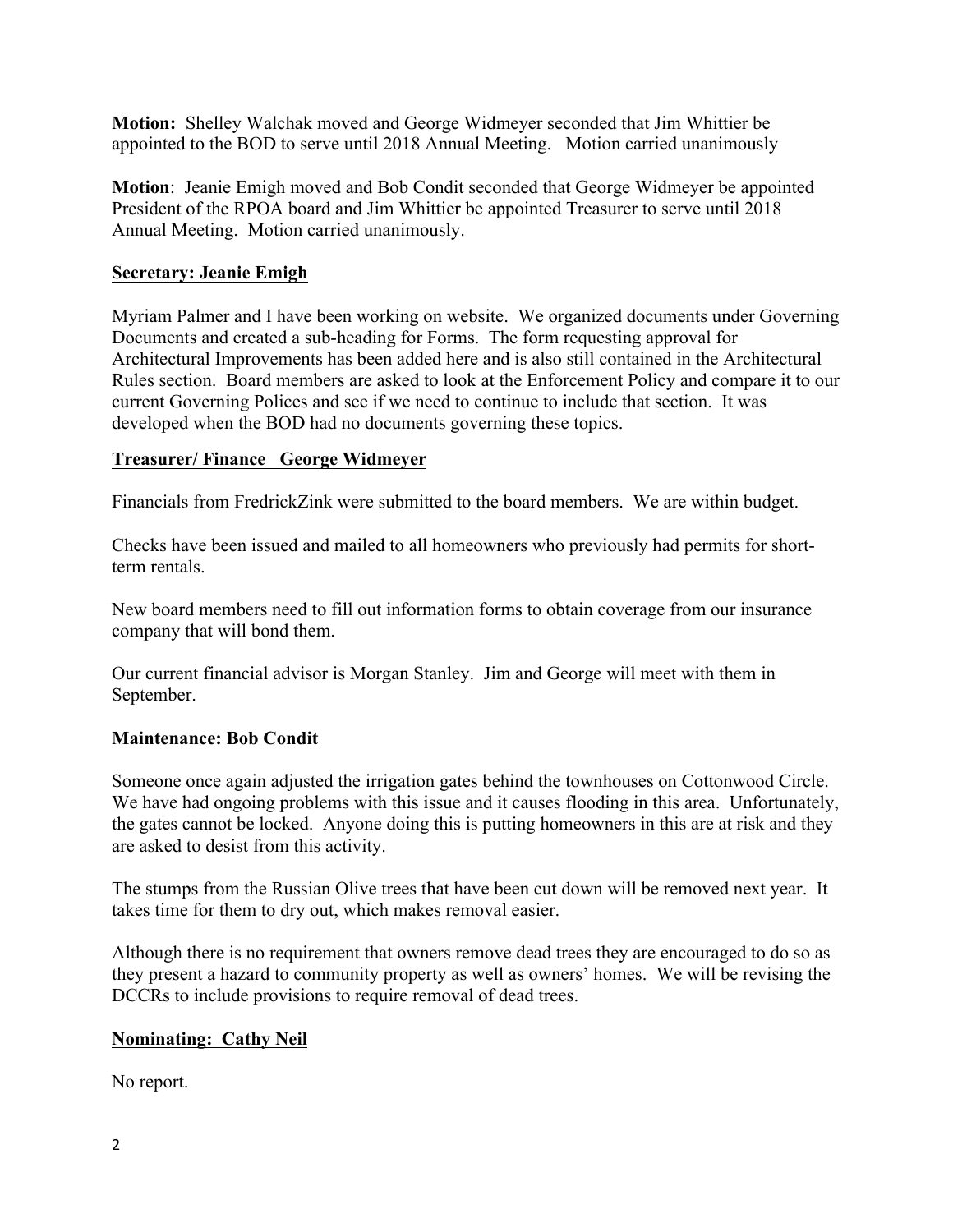## **Architectural: Florence Short**

**Homeowner**: August 13, 2017 final approval granted to build extension on house

**Homeowner:** August 24, 2017 request for roof replacement approved

**Homeowner:** July 25, 2017 approved removal of box elder trees

**Homeowner:** Requested receipt of final inspection for roof replacement completed 6/1/17

**Homeowner**: August 21, 2017 approved removal of dead Aspen trees

**Homeowner:** August 22, 2017 approved request for installation of safety handrail on entry deck

### **Items Requiring Action/ Discussion**

- **Street Signs:** Myriam Palmer and her team have done a fantastic job. The signs look great and the work is much appreciated**.**
- **Speed Limit Signs:** Regular speed limit signs have been obtained and are awaiting installation.
- **Latigo Flower Bed:** A bid to install a sprinkler system in this bed was obtained. The cost is under \$500 and the expenditure was approved by the board.
- **Seal Coat all streets:** A recent inspection report by a road engineer indicated that our streets are in reasonably good shape. The board agreed to schedule seal coat in early next summer rather than this fall to avoid any damage from snow or snow removal.
- **Outdoor lighting:** Bob Condit and his committee will continue to look at this issue and plan to issue an RFP next summer to replace existing lighting. Interested owners are urged to contact Bob with their input.
- **Homeowner fine:** The board approved a \$600 fine for an owner's failure to submit required forms for a deck improvement as discussed in July's meeting. A letter was mailed on August 31, 2017 to inform the owner of this decision.

### **New Business:**

- **Pasture Lease Extension**: At present the current lease of Ranch property bordering James Ranch will expire in 2018. George will contact the James family about extension of the lease agreement.
- **EarthScapes Contract:** We are in the third year of this contract. All board members agree that this company is doing great work. We have learned so much about our irrigation system because of their knowledge and input and saved money on repairs as a result. We would like to extend the contract per pervious board policy for two more